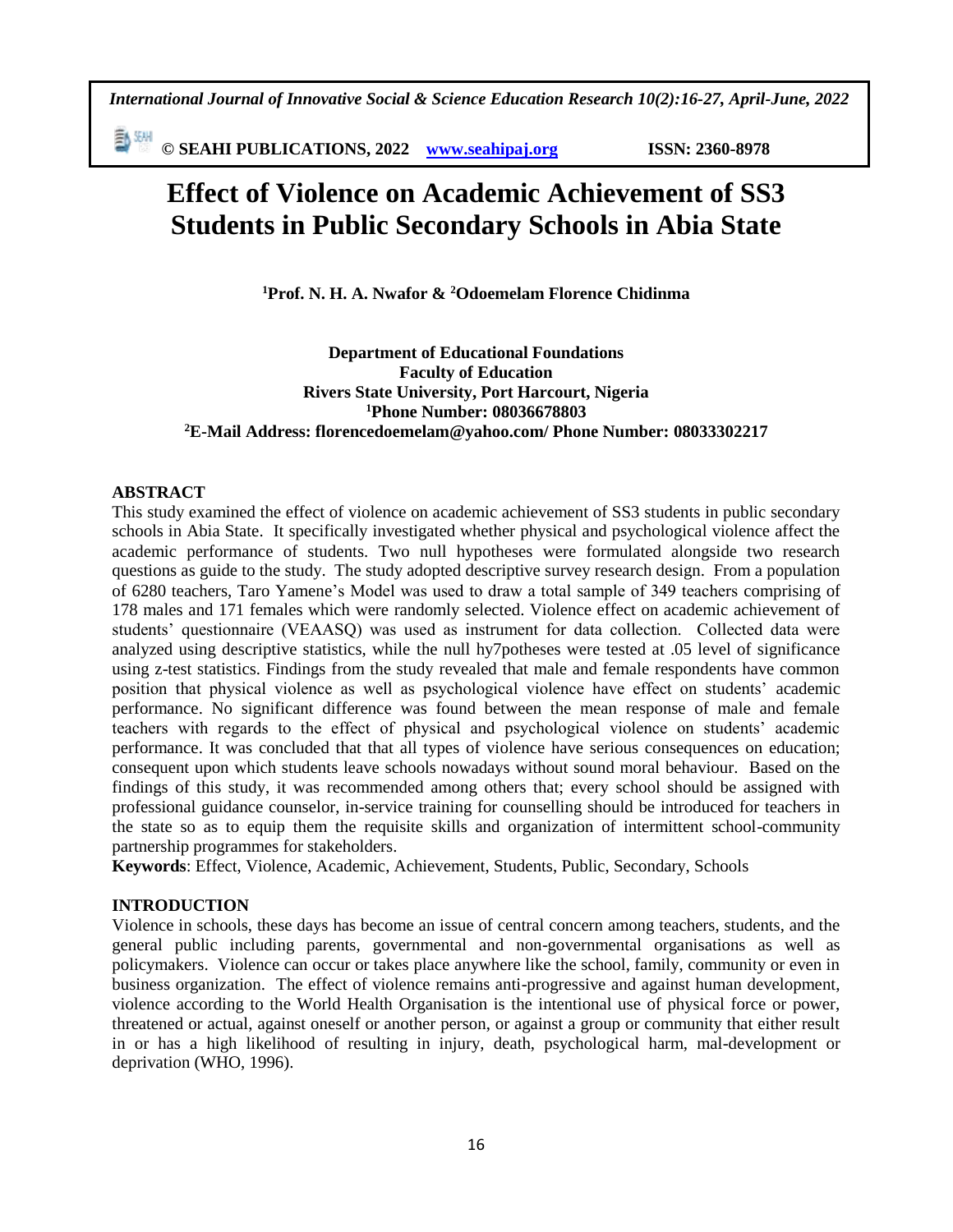Augustine and Ihongu (2019) view violence as consisting of actions, words, attitudes and socio-cultural damages that prevent people from achieving their full human potentials. The act could be deliberate or non-deliberate (Lareau, 2003). Violence is the deliberate pattern of abusive and accusative tactics used by one member(s) of a family or group, in an ultimate relationship to obtain or maintain power and absolute control or independence within the group. Dutton (2003), subscribing to this, added that violence in a family covers a broad range of controlling or domineering behaviours which typically involve fear, harm, intimidation and emotional deprivation which might affect children's academic performance in schools. Violence anywhere, could be physical, psychological, sexual, violence based on gender and socioeconomic status of parents (Ganley, 2005). Vanden Aardweg cited Daniel, Marshal and Ochberg (1970) defined violence as the exertion of physical force to injure or destroy, accompanied by the emotion of anger and hostility; while Laure (1989) as cited in Hoffmann and Mckendrick (1990) defined violence as the use of force to harm, injure or abuse others. From the foregoing, it becomes evident that violence can take the form of physical injury or assault, abuse as in the case of bullying whereby a more powerful person forces a powerful as person to do certain things against his/her will. Examples of violence includes: gender violence involving the opposite sex, murder, assault, sexual harassment, rapes, corporal punishment, group violence, political violence and gang violence among others.

Physical violence according to Dutton (2003) cited in Augustine et al, (2019), is any behaviour that involves the intentional use of intimidation or force against the body of another person that risks physical injury, harm and psychological pains. Physical violence in schools and family or group includes pushing, hitting, slapping and choking, twisting of body parts, forcing the ingestion of an unwanted substance an unwanted substance and use of weapon on another member. If a person is suffering from any physical harm caused by member of the family or group, then that person is experiencing physical violence. This pain can be experienced at different levels. Galles (2004), claimed that the child who grew in the midst of such acts may not concentrate on his academic work and may not pass his examination with good grades. Augustine et al, (2019) referenced a study carried out by Ebenuwa (2011) who found that there is an increasing incidence of violence among Nigerian families. In the same vein, Miller (2010) posited that violence on children causes problem to both their physical and emotional stability, adding that the longer physical violence of child continues, the more serious the consequences.

Johnson cited Mahlobo (2000) that psychological violence refers to humiliating a victim privately or publicly, controlling what the victim can and cannot do, withholding information from the victim, deliberately doing something to make the victim feel diminished or embarrassed. It also involves mandatory isolation of the victim from friends, family, group, implicitly blackmailing the victim by harming others when the victim expresses independence or happiness. Dabu (2011) labelled subjecting or exposing another to a behaviour that may result in psychological trauma to include: anxiety, chronic depression and post-traumatic stress disorder. Such violence is often associated with situation of power imbalance, such as abusive relationship, bullying and child abuse.

Religion and coercive sex of abused partners were found by Adegoke and Oladeji (2008) to have significant relationship with psycho-social well-being of a child; while Aihie (2009) emphasized that the commonest psychological violence is threatening a person of one's own possession or harming a person's sense of self-worth by putting him or her at risk of serious behavioural, cognitive, emotional or mental disorders like shouting at a partner. The initial effects of violence, whether physical or psychological are painful and emotional traumatic for the child. The long term consequences of physical violence impact on the child in their adult life, on their family and on the community. In the most extreme cases, physical violence results in the death of the child. Hamm (2006) states that long-term consequences of physical violence on children include long-term disabilities for example, brain damage or eye damage, disordered interpersonal relationships, for example, difficulty trusting others with adult relationships or violent relationships, a predisposition to emotional disturbance, feelings of low self-esteem, depression and increased potential for child violation as a parent. All these may make the child perform poorly in school. Undiyaunde (2009) commented that children who witness violent behaviour in the family have high level of aggression and anxiety, lower self-esteem and a greater incidence of behavioural problems than those who are not exposed to this violence which in turn, impact on the relationship among peers and their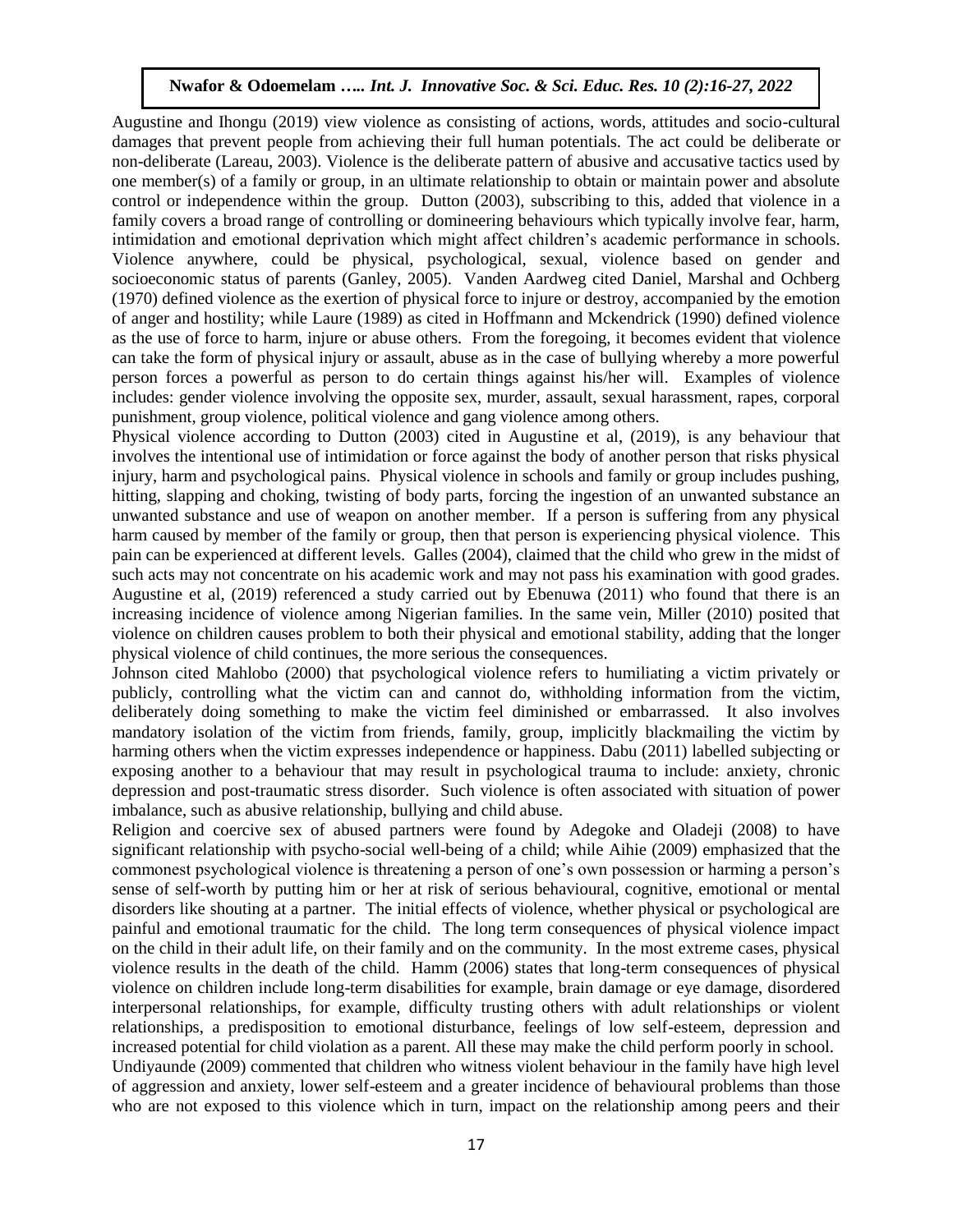academic performance. Unfortunately, a traumatized social environment dominated by psychological violence where good attitude and positive values are supposed to be formed cannot guarantee the development of emotional intelligence.it is generally agreed that children rearing practices and the relationship between parents and their children are important aspects of the education and socialization of the children. Family conditions can contribute to the behavioural problems in children. For instance, quarrel in some homes, disorderly and drunken homes certainly do not portray good examples, and thus, children from such homes feel disturbed, use attention seeking behaviours like noise making, irregular attendance, poor performance and over-reading to the teachers criticisms (Ndagi, 2000). A child's behaviour is often a reflection of his home training together with emulation of his parents and older siblings.

In recent times, there have been reported cases of violence on Nigerian students both home and abroad; such as torture, kidnapping, shooting, sexual harassment, rape, corporal punishments and so on. Due to global outcry, the United Nations Secretary General as directed by the general assembly resolution 57/90 of 2002 to provide a global picture; reported that various types of violence exist against children within the family, schools, alternative care institutions, detention facilities, places where children and adolescents work for communities. In the school context, violence typically refers to student-on-student and student-on-teacher acts of physical harm. Contributors to a recent major work on violence in schools agreed on the definition that "Violence refers to the threat or use of physical force with the intention of causing physical injury, damage, or intimidation of another person" (Elliott, Hamburg & Williams, 1998). According to the World Health Organisation (WHO) report, 53,000 children were murdered worldwide. A survey from many countries showed that between 20-65 percent of school aged children were reported to have been bullied verbally or physically. Furthermore, WHO (2002) estimated that 150 million girls and 73 millions boys under 18 were sexually abused. Tambawal (2012) cited Savafino and Strong that truancy and absenteeism could be traced to the circumstance at home. These include poor physical home conditions, poor parent-child relationship characterized by hostility, lack of attention and under involvement on the child's welfare, overly harsh and authoritarian methods of discipline and high degree of family conflict and disorganization. Similarly, Lavine, according to Tambawal (2012) observed that children living in violence homes are themselves more likely to become agents of violence and as instruments of communal clashes. To buttress this, Mohammad (2005) opined that if a child is always been punished through infliction of pain of every minor offence, such a child soon become resistant even to dangerous buttering and gladly participate in street fight. He lamented that if the parent is always demonstrating aggressiveness or violent behaviour either directly towards the children or stand as a witness, consciously or unconsciously the child learns the act of being aggressive or violent.

It has been observed that violence of any kind affects the cognitive functioning of children; also some psychological effect such as emotional effects, social effects and behavioural effect combine to affect the child's academic success, affect his concentration at school, and affect his attention and memory.

Studies have also confirmed that children who experience family violence are not as psychologically healthy in their behaviour as children who do not. The effect of violence in the society are numerous and ranges from loss of lives and properties, the displacement of people from increasing tension intercommunity clashes to development of culture violence and so on. Violence in the society mostly affects the weaker ones and in most cases it is the women and children who suffer most. The incidence of violence in Nigeria have devastating effect on both the families that are victims, the community and the nation as a whole. The affected families and communities are pitched in a situation where development becomes difficult. They are bedeviled with permanent disabilities, unwanted pregnancies, unprotected sex, anxiety, low self-esteem, sexual dysfunctions and suicide (WHO, 1996). Children's with such experiences may also have academic problems. They are likely to use violence at school, and later in life in the community. They are also likely to become drug abusers, as well as react violently in their relationships later in life (Akpan, 2005) cited in Tambawal (2012).

Experience has also shown that women who were subjected to violence display negative emotional reactions ranging from fear, shock, panic and poor negative self-image and esteem, which may consequently affect their academic performance. Several schools of thought have been advanced as to the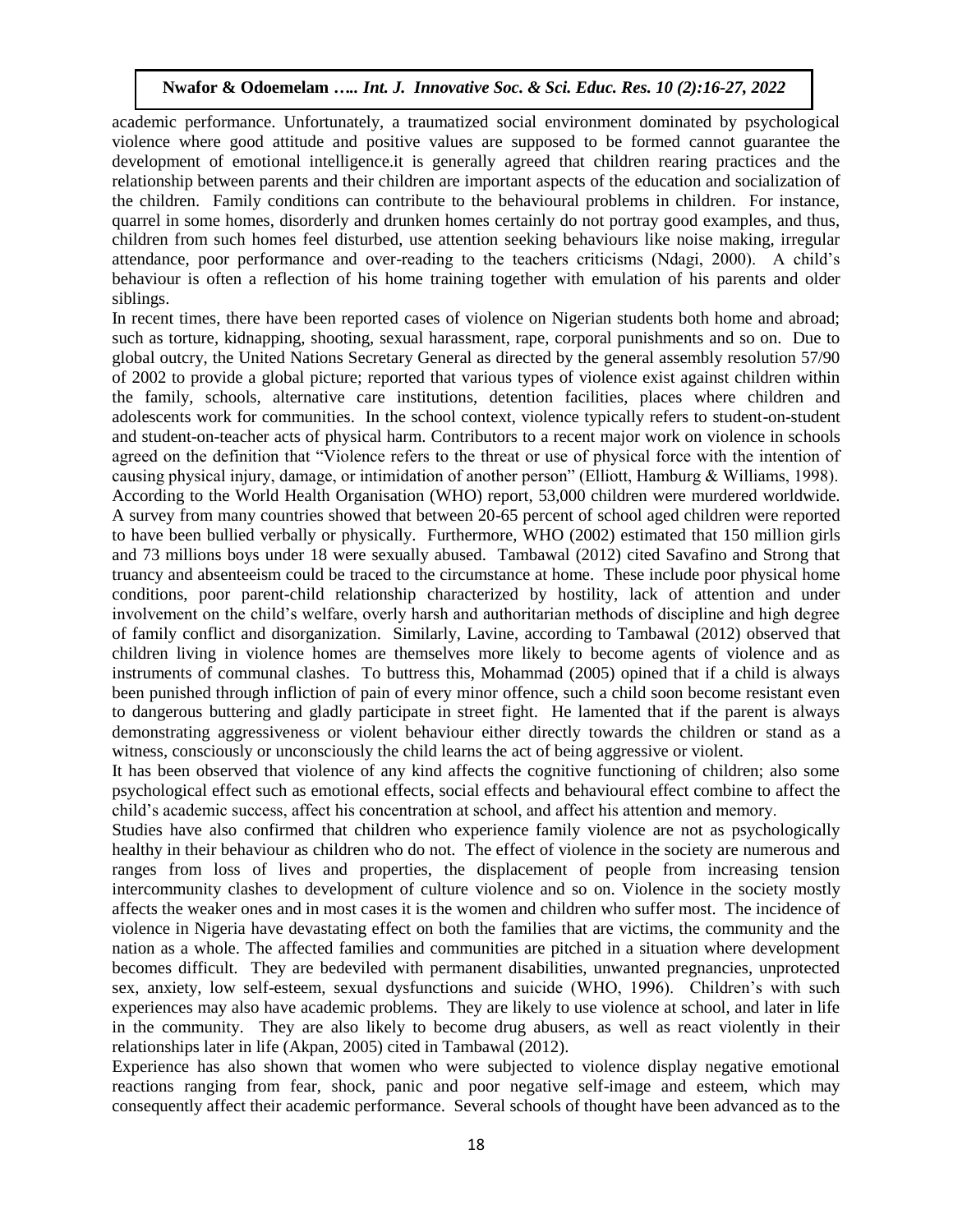causes of violence among which are psychological jealousy, social stress, level of resources command, sub-cultural, gender inequality syndrome, bio psychological perspective, social learning behaviour, cultural dimension. Psychological theories focus on personality traits and mental characteristics of the offender. Personal traits include sudden bursts of anger, poor impulse control, and poor selfesteem. Various theories suggest that psychopathology and other personality disorders are factors and that abuse observed or experienced as a child lead some people to be more violent in adulthood (Kalra, 1996).

A second school of thought holds that some cases of violence particularly against women are of domestic type and occur due to jealousy when the spouse is either suspected of being unfaithful or is intending to sever the relationship. An evolutionary psychology explanation of such cases of domestic violence against women is that they represent to male attempts to control female reproduction and ensure sexual exclusivity for him through violence or the threat of violence, (Goetz, 2010). Related to this, which is level of Resource Command. According to the theory, the more resources social, personal, and economic a person can command, the more power he/she can potentially call on. In contrast a person with little education, low job prestige and income, or poor interpersonal skills may use violence to compensate for a real or perceived lack of resources and maintain dominance. Financial difficulties in a household are known to have the man in a relationship react violently with feelings of inadequacy. Since men feel that arranging for adequate finances is their irresponsibility, failing to do so cuts a man to the quick He responds to this with a desperate attempt at reassertion of authority with violence (Farmer, 1979 and Madhurima, 1996).

Gender inequality Syndrome. The feminist theory views violence as a manifestation of the patriarchal structure in our culture, which is reflected in the patterns of behaviours and attitudes of individuals, that is violence rather being an individual psychological problem, is instead an expression of male domination of females (Denmark, Krauss, Halpem & Sechzer, 2006 and Davies, 1994). These authorities assert that origins of violence are located in the social structure and the complex set of values, traditions and beliefs which relate to gender inequality. Norms embody values, social practices, and gender roles which create sexist attitudes giving rise to inequality between men and women. This inequitable organization is one of the fundamental factors in the high domestic violence worldwide. Thus the feminist theory looks at the institution of patriarchy and argues that battering mirrors male power and control over females. Women's experiences are often described as inferior because male domination influences all aspects of life.

Farmer (1979), posits that Biopsychosocial Perspective theory is an attempt to tie together biological factors, and social factors such as social stress and quality of relationship. The association of alcohol and violence is well documented. Drug and alcohol abuse as echoed by Farmer (1979) and the domestic violence pamphlet may be a precursor to domestic violence. Substance abuse leads to out-of-control behaviour. It seems that some men are changed into irrational friends by drink. However, many researchers generally do not consider drug and alcohol abuse as causes of violence others can contribute to accelerate or increasing aggression. Thus alcohol and drug abuse may or may not be a direct cause of violence. Farmer goes further to point out that poor communication skills and lack of respect for other partner leads to violence. The cultural explanation of violence is mostly focused on domestic whereby impact of polygamy, infidelity, the power of the extended family over married couple, and the almost universal institution of bride price .as underlying the widespread abuse of wives. Violence is also said to be initiated by jealousy. Sexual jealousy can elicit violence in both sexes (Fanner. 1979). When a wife is seen as challenging her husband's authority and .prerogatives by inquiring about his extra-marital involvements it results into her abuse. On the other hand, in traditional African society a married woman would have minimal contact with men other than her husband but this is much less possible today, especially when woman works. Yet tradition minded husbands feel threatened by interaction between their wives and other men and may act out violently because of that threat imagined or real. Other commonly reported causes of arguments that escalate to violence are disputes about the husband's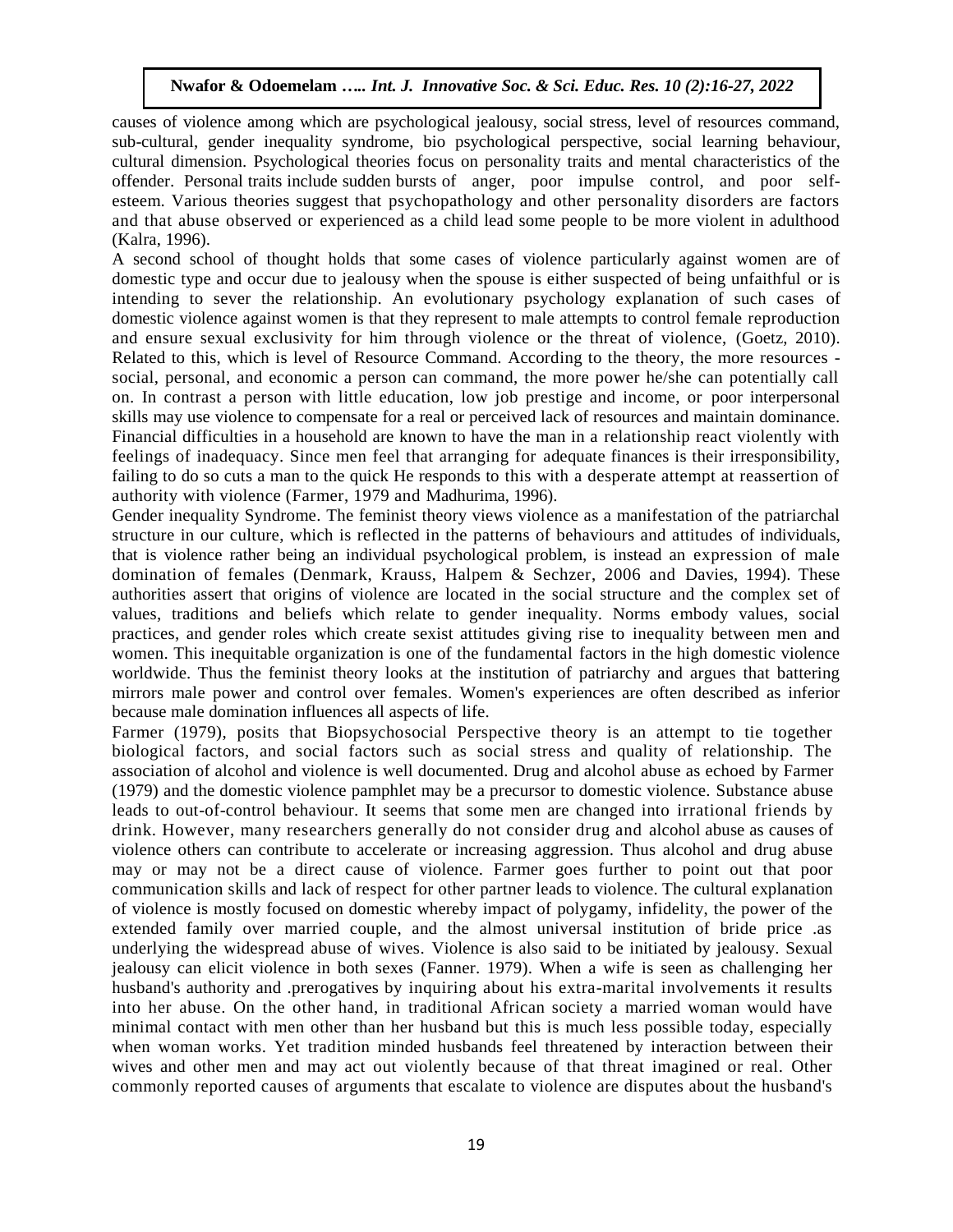traditional economic obligations to his extended family, now seen as a direct threat to the economic survival of the nuclear household.

This study is however linked to the theory of Harkness ecological principle cited by Nsamenang (1999). He explains that a child is at the centre of development with his particular set of inherited dispositions like temperaments. He further explains three subsystems that surround the child's reactions (the setting or the physical and social contexts in which the child lives, the custom or culturally determined rearing and educational practices and finally, the psychological characteristics of care takers). That ties with this study because children generally grow within a setting that has a culture and care givers whose attitude can influence behavior- violent behavior not exempted. In addition, the 2006 Theory and Application by Dekeseredy and Perry, says that humans are naturally inclined to acts of violence which are ultimately the product of a failure of constraint or control of emotions.

The learning outcomes of the child which includes knowledge, skills and ideas, acquired and obtained through his course of study within and outside the classroom situation constitutes his academic achievement (Epunam, 1999). Aryana (2010) define academic achievement as the performance of the child in a subject he studied in school. It is what determines the child's status in class and is what gives children an opportunity to develop their talents, improve their grades and prepare for future academic challenges. According to Eze (2010), academic performance refers to excellence in all academic discipline, in class as well as in extracurricular activities; it includes excellence in sporting behaviour, confidence and communication skills among others.

The effects of violence on academic performance and classroom behavior may differ for adolescents. When working with victims of domestic violence, educators observed various behaviors in the school environment. Youth reared in abusive environments are more likely to exhibit behaviors of concern (Silverstein. 2006). For example, adolescents are more likely to display a lack of interest in social activities, have lowered self-esteem (Dube, 2006), avoid peer relations, maintain unhealthy relationships (Levin & Madfis, 2009), and exhibit increased rebellion and defiant behaviors in the school environment. Stress and trauma placed on youth are more likely to affect neurodevelopment-and potentially may lead to alcohol usage (Dube, 2006), which all have multiplying effect on their academic performance. Despite the internal and external effects of violence, adolescents are more likely to seek help when violence occurs than are preschool or school-aged children (Fusco & Fantuzzo, 2009). Children and adolescents exposed to violence may suffer academically, personally, and socially.

#### **Statement of the Problem**

The escalation of violence in Nigeria schools has led researchers to conclude that schools are rapidly and increasingly becoming arenas for violence, not only between pupils but also between teachers and pupils, interschool rivalries, and gang conflict (Prinsloo, 2008). Apart from the serious incidents of school violence that have received wide media coverage, there is general concern regarding the increase in incidents of school violence in Nigeria. Due to the high incidence of school violence, schools are no longer viewed as safe and secure environments where children can learn, enjoy themselves, and feel protected. Schools have become highly volatile and unpredictable places. Violence has become a part of everyday life in some schools.

Reports on television and in the print media highlight the escalation of school violence, such as learners assaulting and stabbing other learners and educators.

It is apparent that the school is a mirror, of community and a social institution that transmits the culture of society from one generation to another. Under a violent environment, what effective academic activity can take place. Kolawole & Maureen (2009) reported from their study that growing in a violent environment results in jealousy and poverty. They went further to state that secondary school adolescent from violent environment are psychologically traumatized in class and they live in fear, perform poorly in their academics, they lack the required moral supports in their educational pursuits, their education is inhibited and they also suffer from inferiority complex and low self-esteem. It is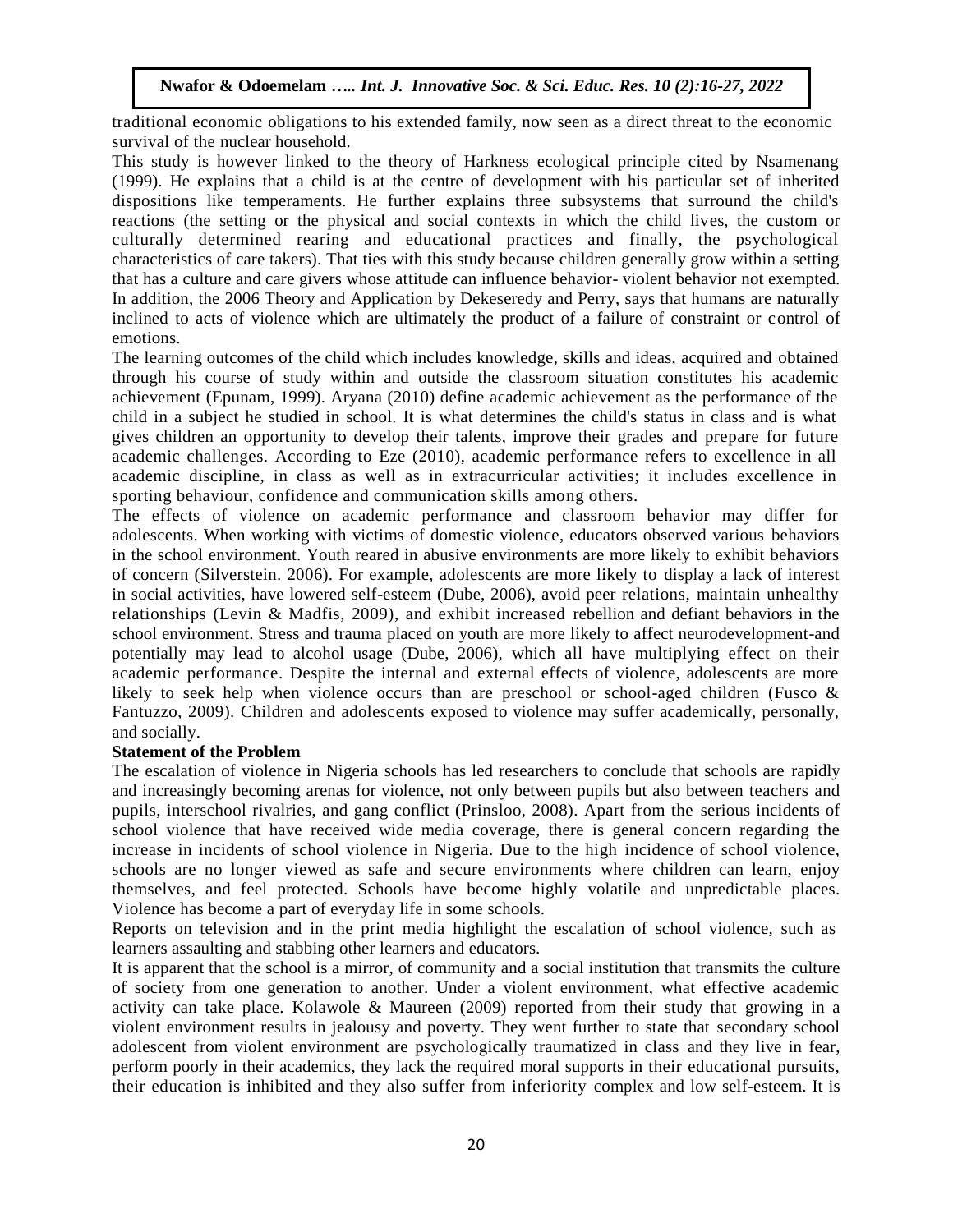against this backdrop, that this study examines the effect of violence on the academic achievement of SS3 students in public secondary schools in Abia State.

## **Purpose of the Study**

The main purpose of this study was to examine the effect of violence on academic

performance of SS3 students in Abia State, specifically, the study investigated:

1, Whether the academic performance of SS3 students in Abia State is affected by physical violence in the area.

2 Whether psychological violence has any effect on the academic performance of SS3 students in Abia state.

#### **Research Questions**

The following research questions guided the study

- 1. What is the mean ratings of male and female teachers on the effect of physical violence on the academic performances of SS3 students in Abia State?
- 2. What is the mean ratings of male and female teachers regarding the effect of psychological violence on the academic performances of SS3 students in Abia State?

## **Hypotheses**

The following hypotheses were tested at 0.05 level of significance

1. Male and female teachers of Abia State secondary schools do not differ significantly in their opinion on the effect of physical violence on the academic achievement of SS3 students.

2. There is no significant difference between the mean response of male and female teachers of Abia state secondary schools with regards to the effect of psychological violence on their academic performances.

#### **RESEARCH METHODS**

The study adopted the descriptive survey research approach as it seeks to explore, analyze and interpret the responses of subjects by means of questionnaire. Emaikwu (2010) advocated for the adoption of this approach when it is intended to study a group of people or items by collecting and analyzing data from a few considered to be a representative sample of the entire population; as is the case with this study. Teachers are in the best position to assess the students' psychosocial dispositions as well as their academic achievement hence teachers were used as the respondents in this study. The population of the study was 6,280 teachers consisting of 3200 males and 3080 females. A sample of 349 comprising 178 males and 171 females respondents, determined by Taro Yamene's model was randomly, selected. The sample was selected from the six educational zones of the state using proportionate random sampling technique. A researcher structured questionnaire which was validated for content and construct by an expert in psychology and a test expert from measurement and evaluation was used for data collection. The instrument was modeled on a 4-point rating scale designed with items weighted as Very High Extent (4), High Extent (3), Low Extent (2) and Very Low Extent (1). The reliability index of the instrument was 0.87 on analyses using Cronbach's alpha. Administration of instrument was done with the assistance of 6 research assistants within two weeks. Data collected was analysed using descriptive statistics of mean and standard deviations to answer research questions while hypotheses were tested at 0.05 significance level, using z-test statistics. A criterion mean of 2.50 obtained by taking the mean of the ratings of the items of the instrument was set for decision making. A mean rating equal to or above 2.50 was considered high extent otherwise, low extent; while and observed z-value lower than the critical value led to the acceptance of a hypothesis, otherwise a rejection.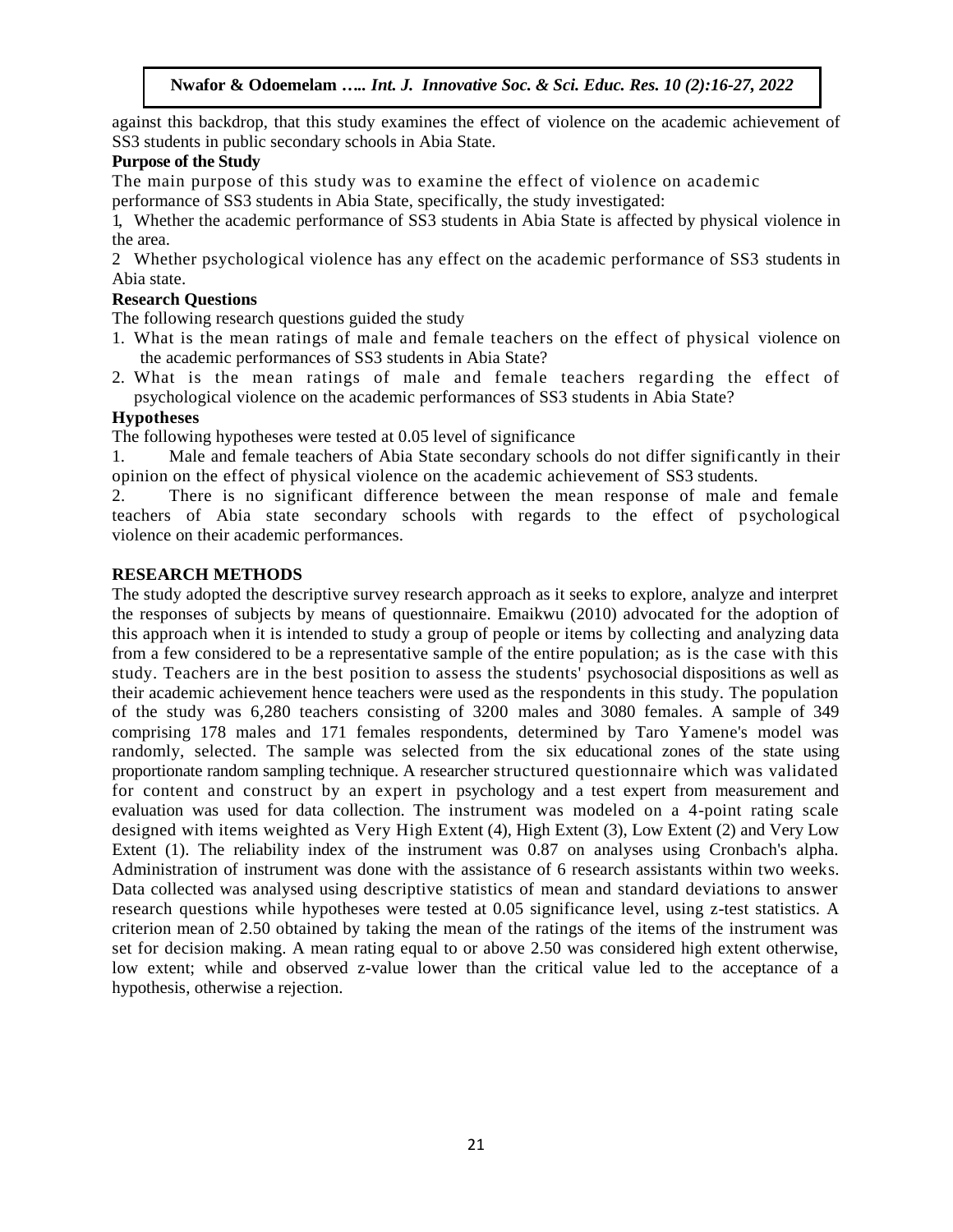**RESULTS**

**Research Question 1:** *What is the mean ratings of male and female teachers on the effect of physical violence on the academic performances of SS3 students in Abia State?*

**Table 1: Mean of Male and Female Teachers on the Effect of Physical Violence on the Academic Achievement of SS3 Students in Abia State**

|      | Decision $X > 2.50$ (High Extent                                                                                                           | $(N = 349)$  |                          |             |                                       |           |             |
|------|--------------------------------------------------------------------------------------------------------------------------------------------|--------------|--------------------------|-------------|---------------------------------------|-----------|-------------|
| S/No | <b>Item Description</b>                                                                                                                    |              | <b>Male Teachers</b>     |             | <b>Female Teachers</b><br>$(N = 171)$ |           |             |
|      |                                                                                                                                            | $\mathbf{X}$ | $(N = 178)$<br><b>SD</b> | <b>Rmks</b> | X                                     | <b>SD</b> | <b>Rmks</b> |
| 1.   | Bullying among students creates fear and<br>leads to absenteeism which results to low<br>academic achievement.                             | 3.19         | 0.86                     | <b>HE</b>   | 3.40                                  | 0.61      | <b>HE</b>   |
| 2.   | The appearance of cane in the class<br>makes some students to be nervous and<br>hence inattentive<br>leading<br>to<br>poor<br>performance. |              | 0.89                     | <b>HE</b>   | 3.36                                  | 0.69      | <b>HE</b>   |
| 3.   | Intra and inter schools violence could<br>deprive students of learning and results in<br>poor academic achievement.                        | 3.21         | 0.76                     | <b>HE</b>   | 3.15                                  | 0.87      | <b>HE</b>   |
| 4.   | A child punished every minor offence<br>would gladly abandons education to<br>participate in street fights.                                | 2.90         | 1.01                     | <b>HE</b>   | 2.96                                  | 1.10      | <b>HE</b>   |
| 5.   | Threats of punishment can lead to anxiety<br>and loss of confidence and failures.                                                          | 3.06         | 0.91                     | <b>HE</b>   | 3.14                                  | 0.89      | <b>HE</b>   |
| 6.   | Children who experience or witness<br>physical violence develop low self-<br>esteem which affects their academic<br>performance.           | 3.15         | 0.88                     | <b>HE</b>   | 3.11                                  | 0.90      | <b>HE</b>   |
|      |                                                                                                                                            |              |                          |             |                                       |           |             |
|      | <b>Cluster Mean/SD</b>                                                                                                                     | 3.11         | 0.89                     | <b>HE</b>   | 3.19                                  | 0.84      | HE          |

The data presented in Table 1 shows that the mean ratings for males on items 1-6 were 3.19, 3.12. 3.21. 2.90, 3.06, and 3.15 respectively with corresponding standard deviation of 0.86, 0.89, 0.76. 1 .01. 0.91 and 0.88; and for female teachers the ratings were respectively 3.40, 3.36, 3.15, 2.96. 3.14 and 3.11 with corresponding standard deviation 0.61, 0.69, 0.87, 1.10, 0.89 and 0.90. Comparing with the criterion mean for decision making, it could be observed that each of the ratings is above the criterion mean and this implies that respondents agreed that to a high extent, bullying among students creates fear and leads to absenteeism which results to low academic achievement, the appearance alone of cane in the class makes some students to be nervous and hence inattentive leading to poor academic performance, intra and inter schools violence has made government to take drastic action of closing down of schools thereby depriving students of learning which results to poor academic achievement, a child always punished through infliction of pain of every minor offence, soon become resistant even to dangerous buttering and gladly abandons education to participate in street fights, threats of punishment can lead to anxiety and loss of confidence and failures and children who experience or witness physical violence develop low self-esteem which affects their academic performance. On the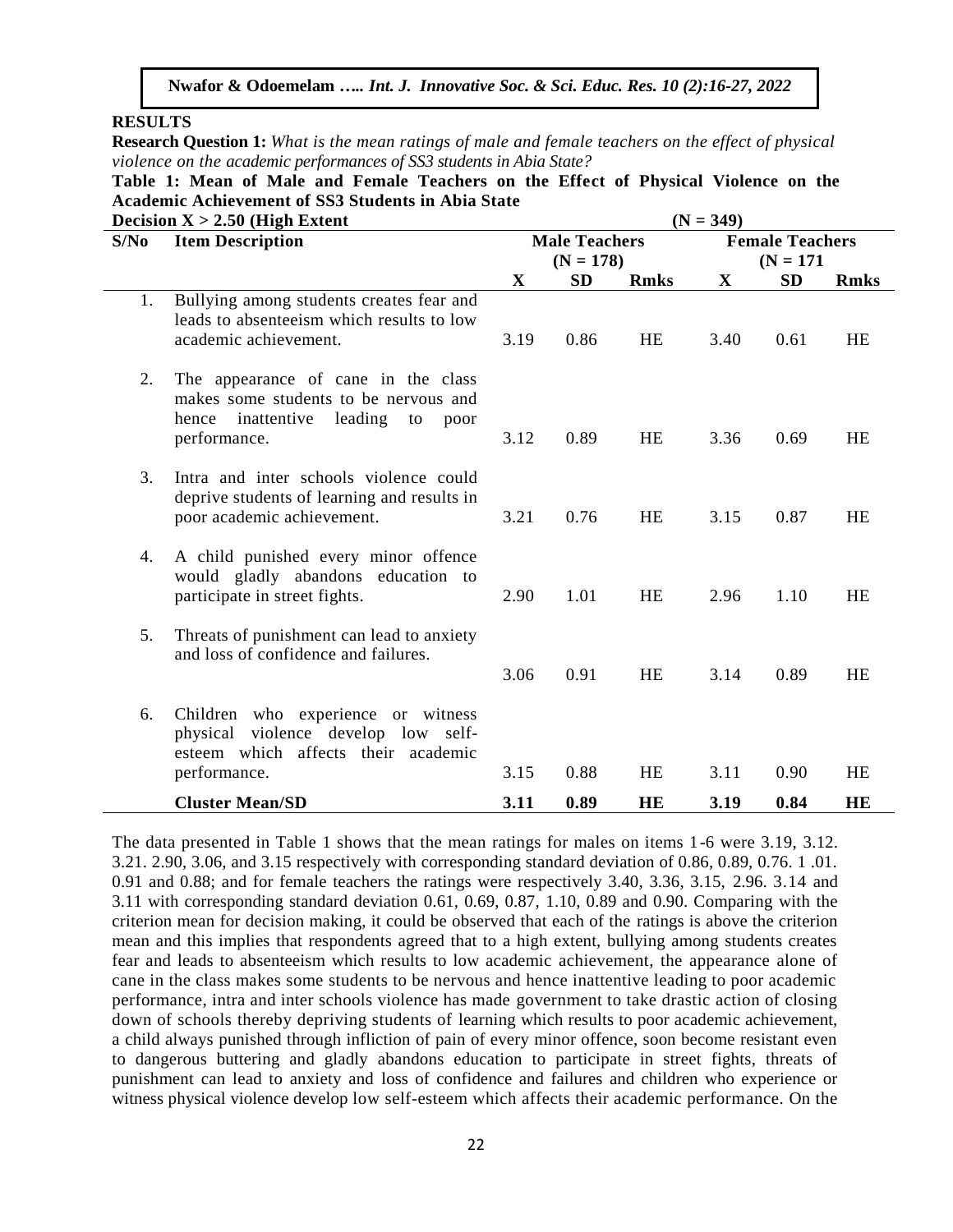whole, the cluster mean of 3.11 and 3.19, both higher than the criterion mean, with their corresponding standard deviation suggest that respondents are of the common opinion that physical violence has effect on the academic performance of SS3 students.

**Research Question 2:** *What is the mean ratings of male and female teachers regarding the effect of psychological violence on the academic performances of SS3 students in Abia State?*

| Table 2: Mean of Male and Female Teachers on the Effect of Psychological Violence on the |  |  |  |
|------------------------------------------------------------------------------------------|--|--|--|
| Academic Achievement of SS3 Students in Abia State                                       |  |  |  |

|      | Decision $X \geq 2.50$ (High Extent                                                                                                                                                                         | $(N = 349)$ |                                     |             |                                       |           |             |
|------|-------------------------------------------------------------------------------------------------------------------------------------------------------------------------------------------------------------|-------------|-------------------------------------|-------------|---------------------------------------|-----------|-------------|
| S/No | <b>Item Description</b>                                                                                                                                                                                     |             | <b>Male Teachers</b><br>$(N = 178)$ |             | <b>Female Teachers</b><br>$(N = 171)$ |           |             |
|      |                                                                                                                                                                                                             | X           | <b>SD</b>                           | <b>Rmks</b> | $\mathbf{X}$                          | <b>SD</b> | <b>Rmks</b> |
| 7.   | Anxiety results to lack of concentration<br>which<br>leads<br>academic<br>to<br>poor<br>achievement.                                                                                                        | 3.07        | 0.95                                | <b>HE</b>   | 3.33                                  | 0.78      | <b>HE</b>   |
| 8.   | make<br>Continuous<br>threats<br>students<br>develop phobia which<br>affects<br>their<br>academic performance.                                                                                              | 3.11        | 0.93                                | <b>HE</b>   | 3.30                                  | 0.82      | <b>HE</b>   |
| 9.   | Psychologically traumatized students in<br>class, live in fear, perform poorly in their<br>academics, their education is inhibited<br>and they also suffer from inferiority<br>complex and low self-esteem. | 3.17        | 0.94                                | HE          | 3.08                                  | 0.95      | <b>HE</b>   |
|      | 10. Students who feel not loved by others are<br>not motivated to learn.                                                                                                                                    | 2.98        | 0.93                                | <b>HE</b>   | 3.11                                  | 0.89      | <b>HE</b>   |
|      | 11. Children who not happy with their family<br>conditions<br>shy<br>away<br>from<br>school<br>activities.                                                                                                  | 2.98        | 1.02                                | <b>HE</b>   | 3.01                                  | 0.93      | <b>HE</b>   |
|      | 12. Isolation of children and deprivation of<br>privilege results in chronic depression<br>academic<br>which translates<br>to<br>poor<br>achievement                                                        | 3.11        | 0.97                                | <b>HE</b>   | 3.06                                  | 0.94      | <b>HE</b>   |
|      | <b>Cluster Mean/SD</b>                                                                                                                                                                                      | 3.07        | 0.96                                | <b>HE</b>   | 3.15                                  | 0.89      | HE          |

Table 2 revealed that male and female teachers rated each of the items 7-12 above the decision mean of 2.50. By implications both group agreed that anxiety results to lack of concentration which leads to poor academic achievement with means ratings 3.07 and 3.33 respectively. They also agreed that students who feel not loved by others are motivated to learn, their mean ratings being 2.98 and 3.11. In the same vein male and female teachers accepted that isolation of children and deprivation of privilege results in chronic depression which translates to poor academic achievement, with mean ratings 3.12 and 3.06 respectively. The respective cluster mean of 3.07 and 3.15 were also found to be above the criterion mean of 2.50 and it is an indication that the two groups agreed that to a high extent psychological violence affect the academic performances of SS3 students in Abia State. The low values of the standard deviation also indicate that the responses are very contiguous.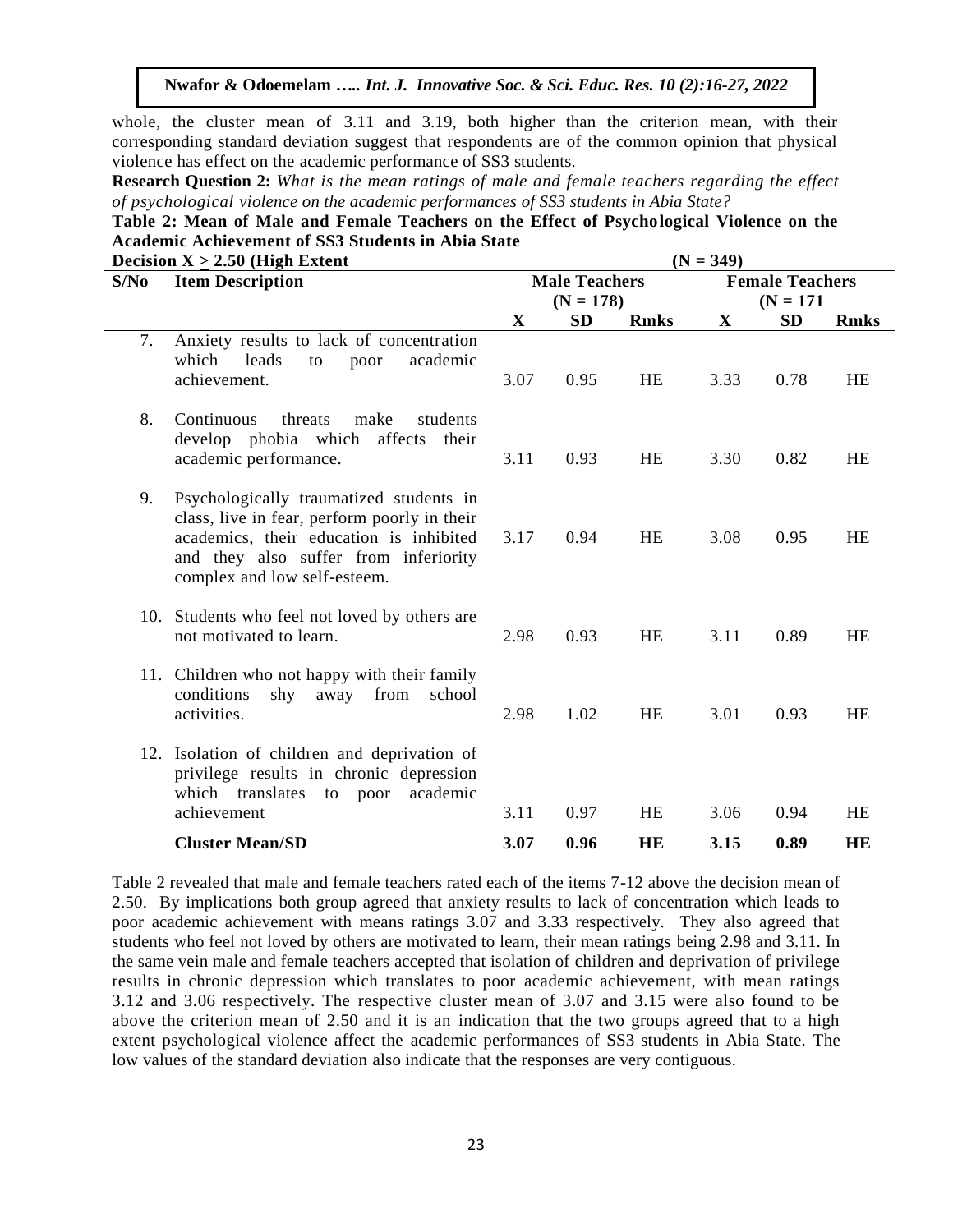# **Hypothesis 1**

Male and female teachers of Abia State secondary schools do not differ significantly in their opinion on the effect of physical violence on the academic achievement of SS3 students.

| Table 3: z-test Analyses of Male and Female Teachers Opinions on the Effect of Violence on SS3 |
|------------------------------------------------------------------------------------------------|
| <b>Students Academic Achievement in Abia State</b>                                             |

| Diuuchis Acauchiic Achievenicht in Abia Diale |     |      |      |                  |        |          |        |                 |  |
|-----------------------------------------------|-----|------|------|------------------|--------|----------|--------|-----------------|--|
| <b>Variables</b>                              |     | Mean | SD   | <b>Std Error</b> | z-calc | $\alpha$ | z-crit | <b>Decision</b> |  |
| Male Teachers                                 | 178 |      | 0.89 |                  |        |          |        |                 |  |
|                                               |     |      |      | 0.09             | 0.89   | 0.05     | 1.96   | Accepted Ho     |  |
| <b>Female Teachers</b>                        |     | 319  | 0.84 |                  |        |          |        |                 |  |
|                                               |     |      |      |                  |        |          |        |                 |  |

Table 3 shows that observed value of z was 0.89 while the critical value was 1.96. At the 0.05 level of significance, this observed value of z is insignificant and hence the null hypothesis was accepted. The implication is that any other observed value that may seem significant could be attributed to sampling error. The z-test analyses therefore reveals that male and female teachers do not differ significantly in their opinions regarding the effect of physical violence on the academic performance of Ss3 students in Abia State.

## **Hypothesis 2**

There is no significant difference between the mean response of male and female teachers of Abia state secondary schools with regards to the effect of psychological violence on their academic performances.

| Table 4: z-test Analyses of Male and Female Teachers Opinions on the Effect of Psychological |  |
|----------------------------------------------------------------------------------------------|--|
| Violence on SS3 Students Academic Achievement in Abia State                                  |  |

| <b>Variables</b>       | N   | <b>Mean</b> | <b>SD</b> | <b>Std Error</b> | z-calc | $\alpha$ | z-crit | <b>Decision</b> |
|------------------------|-----|-------------|-----------|------------------|--------|----------|--------|-----------------|
| Male Teachers          | 178 | 3.07        | 0.96      |                  |        |          |        |                 |
|                        |     |             |           | 0.10             | 0.80   | 0.05     | 1.96   | Accepted Ho     |
| <b>Female Teachers</b> | 171 | 3.15        | 0.89      |                  |        |          |        |                 |

Table 4 shows that observed value of z was 0.80 while the critical value was 1.96. Since the critical value was greater that the observed value at the 0.05 level of significance, the null hypothesis was accepted. The implication is that there is no significant difference between the mean response of male and female teachers of Abia state secondary schools with regards to the effect of psychological violence on their academic performances. Any other observed value may he di.ie to chance.

# **Summary of Findings**

- 1. Male and female Respondents have a common position that physical violence has effect on the academic performance of SS3 students to a high extent.
- 2. Psychological violence was found to affect the academic performances of SS3 students Abia State to a high extent.
- 3. Male and female teachers did not differ significantly in their opinions regarding the effect of physical violence on the academic performance of SS3 students in Abia state.
- 4. No significant difference was found between the mean response of male and female Teachers of Abia state secondary schools with regards to the effect of psychological violence on their academic performances.

## **DISCUSSION OF FINDINGS**

The findings of the study revealed a significant effect of physical violence on the academic performance of SS3 students in Abia State. Male and female respondents agreed that to a high extent, physical violence has significant effect on the academic performance of SS3 students. The 349 respondents interviewed maintained high mean ratings above 2.50 that bullying among students creates fear and leads to absenteeism which results to low academic achievement. They observed that the use of cane in the class makes some students nervous and hence inattentive leading to poor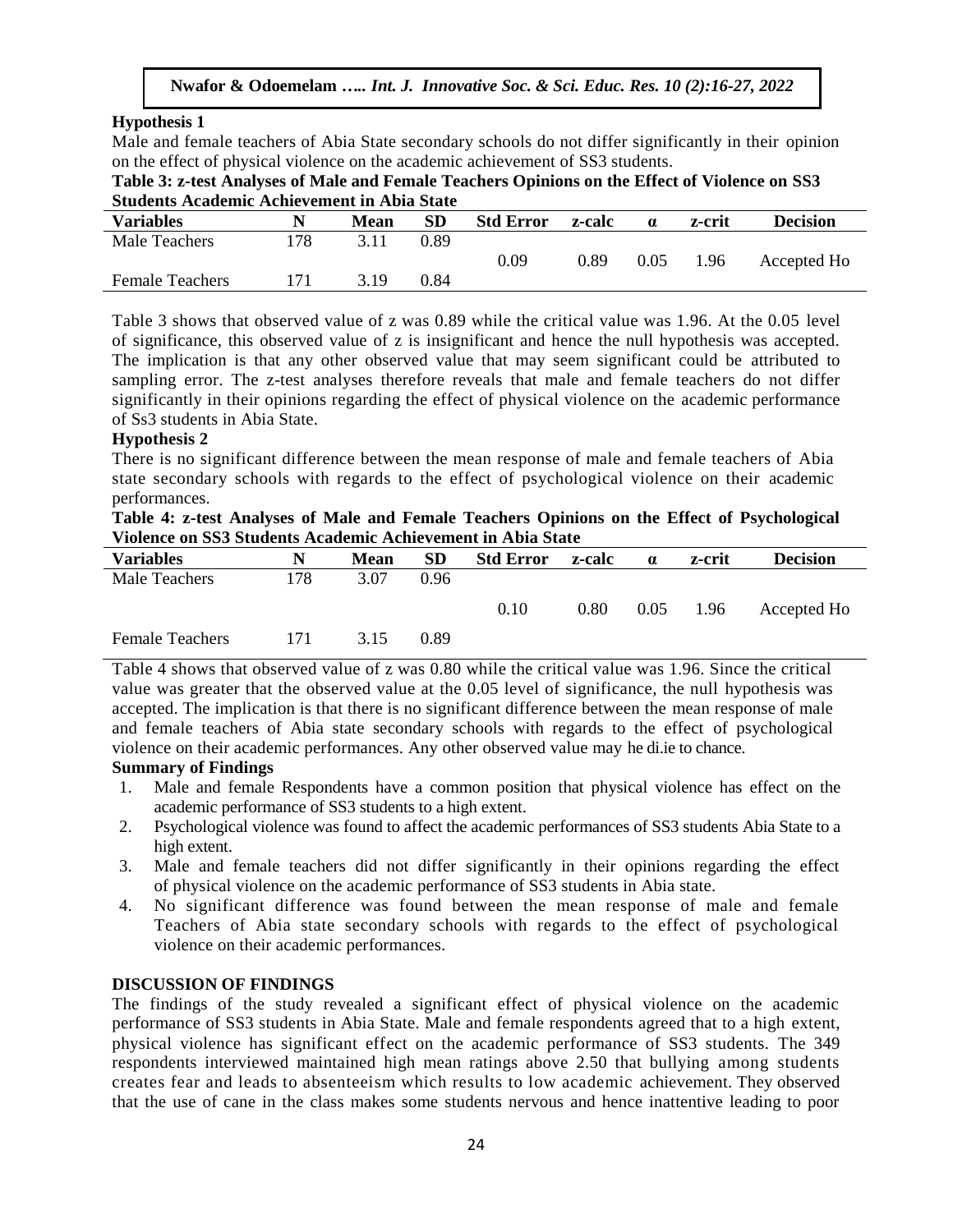performance; and intra and inter school violence was also identified to deprive students of learning which results to poor academic achievement. Respondents argued that a child always punished of every minor offence, soon become resistant even to dangerous buttering and gladly abandons education to become a street fighter, adding that threats of punishment can lead to anxiety and loss of confidence and failures.

Children who experience or witness physical violence develop low self-esteem which affects their academic performance. A related result to this finding was obtained by Adegoke & Oiadeji (2008) who discovered a significant relationship between family violence variables such as physical assaults of children and performance of students in schools. The findings also confirm the view of Mohammad (2005) that if a child is always being punished through infliction of pain of every minor offence, such a child soon become resistant even to dangerous buttering and gladly participate in street fight. A child who has resolved to be a street fighter, hardly remains in school. Needless to mention absenteeism and truancy as direct causes of poor academic performance. The findings are in line with Ebenuwa (2011) cited in Augustine et al. (2019), who found that there is an increasing incidence of violence in Nigerian families and that this has a significant influence on children education. In the same vein. Miller (2010) reported that violence on children causes problem to both their physical and emotional stability, adding that the longer physical violence of child continues, the more serious the consequences. The studies are related to the current study in that they are all dealing with violence as a psychosocial problem and the attendant effect on the academic performance of students. Though the geographical locations of the studies differ, variables and procedures are similar.

Furthermore, the study revealed a significant effect of psychological violence on the academic performance of students in Abia State; as male and female teachers did not differ significantly in their ratings with regards to the effect of psychological violence on the academic performance of SS3 students in Abia State. Both groups of respondents accepted that anxiety results to lack of concentration which leads to poor academic achievement with mean ratings 3.07 and 3.33 respectively. They also agreed that students who feel not loved by others are not motivated to learn. In the same vein male and female teachers accepted that isolation of children and deprivation of privilege results in chronic depression which translates to poor academic achievement. Similar results were found by Ugbouju (2010) who reported that violent youths are poorly socialized and can perform low in their academic works. The finding is also in agreement with that of Berta (2007) who found that behavior problem of children who witness psychological violence includes being aggressive and passive, refusal to go to school, lying, rigid defense, excessive attention seeking, reduced intelligence and dependence. It also aligns with the position of Buka, Stichik, Bird thistle and Earl (2001) that psychological problems associated with exposure to violence comprise one of the most direct threats to the developmental tasks of the school adaptation and performance.

## **CONCLUSION**

It is hereby concluded on bases of the findings of the study, that violence, whether physical, psychological, group, political, domestic, and the like, has serious consequences on education. Violence in the school inhibits adolescents from attaining their dreams and aspirations especially as it relates to their academic performance. Consequently, most of our secondary school graduates leave the school without sound moral behaviour. Peer group influence have significant impacts on student behaviour particularly with regards to drugs use, alcohol, rape, sexual harassment, examinations malpractice arid loss of interest in learning.

## **RECOMMENDATIONS**

Based on the findings of this study, it was recommended that:

- 1. Every school should be assigned with professional guidance counselors to oversee and manage the behaviour problems of students
- 2. In-service trainings for counseling should be introduced for teachers in the state so as to equip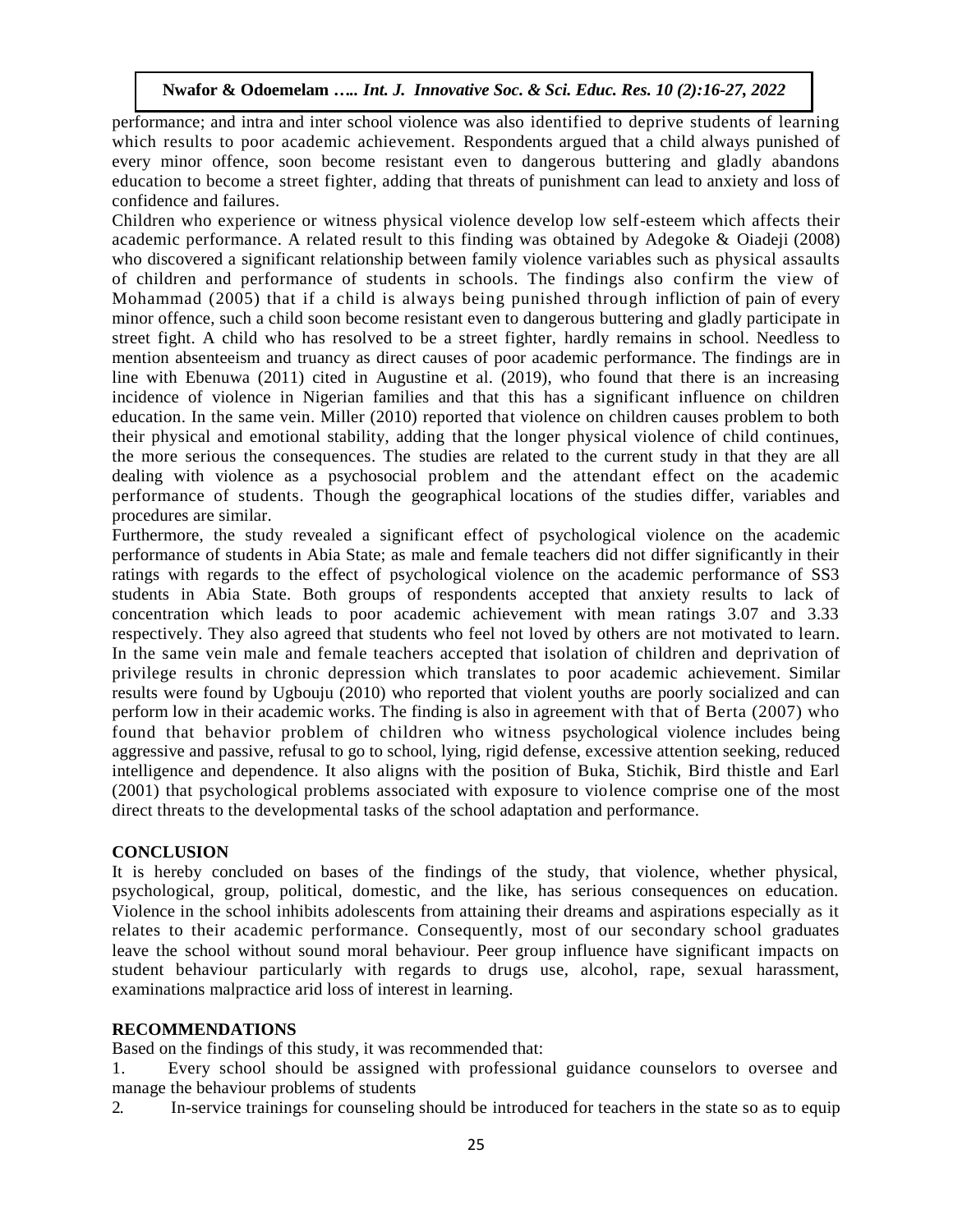them with the requisite skills to handle violence behaviour.

- 3. Intermittently, school-community partnership programmes should be organized to for stakeholders to be acquainted with strategies and approaches to dealing with students.
- 4. Intermittently, school-community partnership programmes should be organized to for stakeholders to be acquainted with strategies and approaches to dealing with students.

#### **REFERENCES**

- Adegoke, T. G. & Oladeji, D. (2008). *Family violence variables influence on the psychological wellbeing of children of abused partners in Ibadan metropolis, Nigeria.* Retrieved Dec. 06. 2020 from https://ijred.org.
- Aihie, O. N. (2009). Prevalence of domestic violence in Nigeria: Implications for counseling. *Edo Journal of Counseling,* 20(1),1-8.
- Aryana, M. (2010). Relationship between self-esteem and academic achievement among pre-university students. *Journal of Applied science* (10), 2474 – 2477.
- Berta, E. (2007). *Conceptualizing violence: Present and future development in international Hem:*  Retrieved 6th December. 2020 from \vw\v.aaets.org/joinacademy/joinus.htm.
- Dabu, J. T. (2011). Impact of spousal abuse on marital adjustment of couples in North-West senatorial district of Benue State. *Unpublished master of education (M.Ed) dissertation, Benue State University, Makurdi.*
- Denmark, F. L., Krauss, H. H., Halpem, E. & Sechzer, J.A. (2006). *Violence' and exploitation against women and girls.* Boston, Massachusetts. Blackwell Publishing.
- Dutton, M. A. (2003). Post-traumatic therapy with domestic, violence survivors. In Williams, M.B. & Sommer, J.F. (eds). *Handbook of Post-traumatic therapy,* 146-161.Westport: CT Greenwood Press.
- Ebenuwa, E. E. (2011). Family violence and sibling abuse in Nigeria families. *Research Journal of Applied Sciences,* 6(2), 240-243.
- Emaikwu, S.O. (2010). *Fundamentals of research methods and statistics.* Makurdi: Selfers Academic Press Limited.
- Epunam, L. C. (1999). Influence of school environmental variables on academic performance as perceived by students. *Unpublished M. Ed Thesis, University of Nigeria, Nsukka.*
- Eze, F. N. (2010). Influence of school environment on academic achievement. Unpublished M. Ed. Thesis
- Farmer, M. (1979). *The Family:* (2nd Ed). New York: Longman.
- Fusco. R. A., & Fantuzzo, J. W. (2009). Domestic violence crimes and children: A population-based investigation of direct sensory exposure and the nature of involvement. *Children*
- *and Youth Services Review,* 37(2), 249-256.
- Galles, J. M. (2004). *Physical violence in American families: Risk factors and adaptations to violence in 8,145 families.* Brunswick, NJ: Transaction Publishers.
- Ganely. A. (2005). Integrating feminist and social learning analyses of aggression: Creating multiple models for intervention with men who battered. In Caersar. P. & Hamberger, L. (eds). 196- 235. *Treating men who batter.* New York: Springer.
- Goetz, A. T. (2010). The evolutionary psychology of violence. *Psicothema.* 22 (1), 15-21.
- Hamm, S. (2006). Violence against takes centre stage at the women's world forum against violence. Retrieved 6<sup>th</sup> December. 2020 from htpp:/7www.hr.ca/tribune/viewArticle
- Kalra, M. (1996). Juvenile delinquency and adult aggression against women. *Unpublished M.A. Thesis. Wilfred Laurier University, http://scholafs.wl.*
- Lareau. A. (2003). *Unequal childhoods: Race, Class and family life.* California: University of California Press.
- Mahlobo, V. (2000). The effect of violence on academic achievement: A case study of Amandlethu secondary school. *Submitted as a dissertation component in part fulfillment of the requirements for the degree of Master of Education (South Africa Education).*